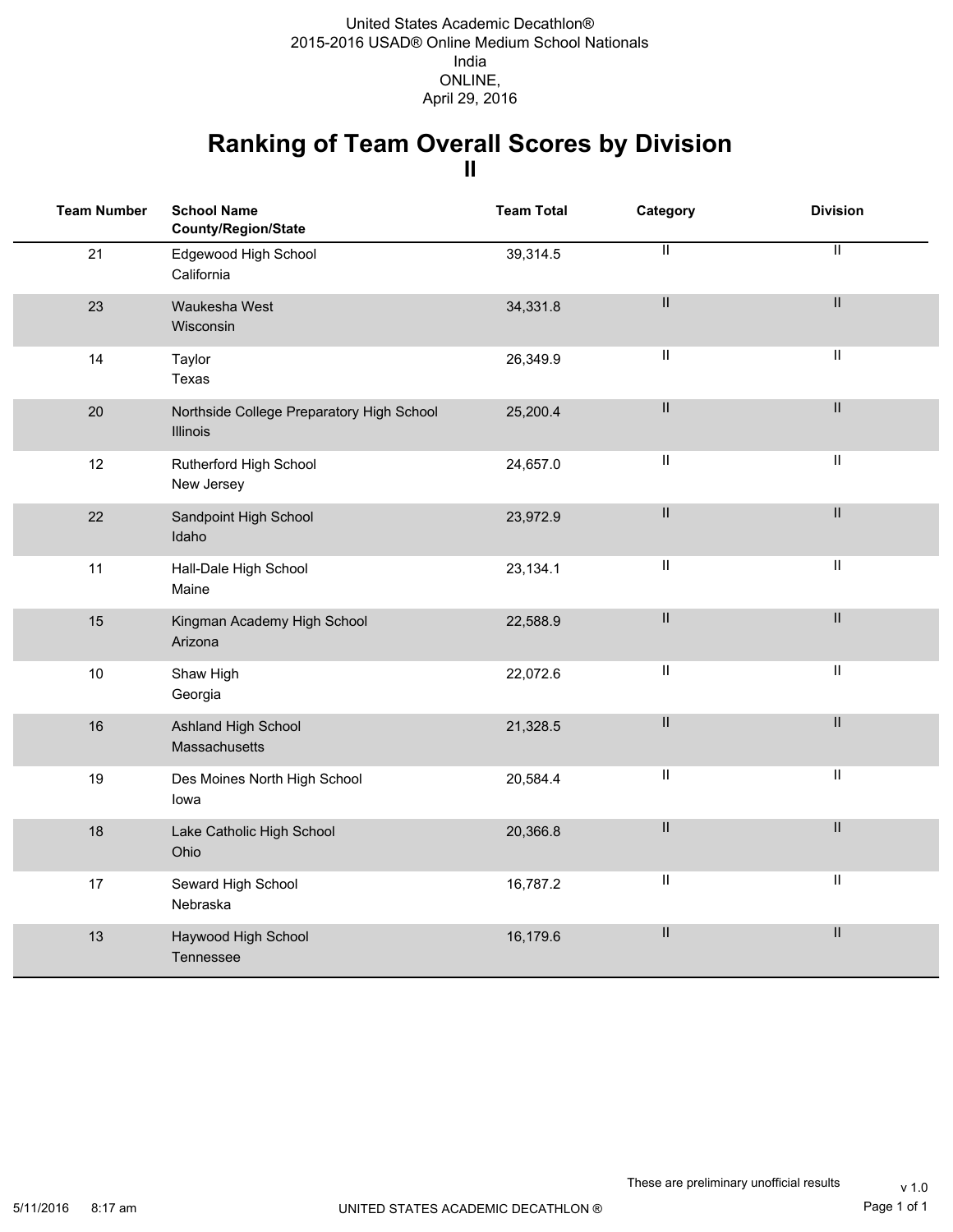#### 2015-2016 USAD® Online Medium School Nationals India ONLINE, United States Academic Decathlon® April 29, 2016

## **Top Overall Scorer By Team**

| ID   | <b>First Name</b><br><b>Last Name</b> | <b>School Name</b><br><b>County/Region/State</b>      | <b>Score</b><br>Rank    | <b>HSV</b> |
|------|---------------------------------------|-------------------------------------------------------|-------------------------|------------|
| 1001 | Amy<br>Lee                            | Shaw High<br>Georgia                                  | 5,109.3<br>1            | Honor      |
| 1101 | William<br>Fahy                       | Hall-Dale High School<br>Maine                        | 5,213.9<br>$\mathbf{1}$ | Honor      |
| 1201 | Halcyone<br>Schiller                  | Rutherford High School<br>New Jersey                  | 5,278.4<br>1            | Honor      |
| 1301 | Elliot<br>Garrett                     | Haywood High School<br>Tennessee                      | 4,274.7<br>$\mathbf{1}$ | Honor      |
| 1404 | Simon<br>Niemtschk                    | Taylor<br>Texas                                       | 6,077.9<br>1            | Scholastic |
| 1506 | Megan<br>Radcliffe                    | Kingman Academy High School<br>Arizona                | 5,155.6<br>$\mathbf{1}$ | Scholastic |
| 1602 | Neeraj<br>Padmanabhan                 | Ashland High School<br>Massachusetts                  | 4,924.3<br>1            | Honor      |
| 1702 | Ben<br>Galusha                        | Seward High School<br>Nebraska                        | 3,659.4<br>$\mathbf{1}$ | Honor      |
| 1805 | Michael<br>Reed                       | Lake Catholic High School<br>Ohio                     | 4,347.6<br>1            | Scholastic |
| 1907 | Rose<br>Wallace-Smith                 | Des Moines North High School<br>lowa                  | 4,626.1<br>$\mathbf{1}$ | Varsity    |
| 2001 | Nicholas<br>Chen                      | Northside College Preparatory High School<br>Illinois | 5,255.6<br>1            | Honor      |
| 2101 | Benjamin<br>Lin                       | Edgewood High School<br>California                    | 7,418.1<br>$\mathbf{1}$ | Honor      |
| 2201 | Mackenzie<br>Wolfe                    | Sandpoint High School<br>Idaho                        | 5,510.1<br>1            | Honor      |
| 2301 | Cameron<br>Chyla                      | Waukesha West<br>Wisconsin                            | 7,151.3<br>$\mathbf 1$  | Honor      |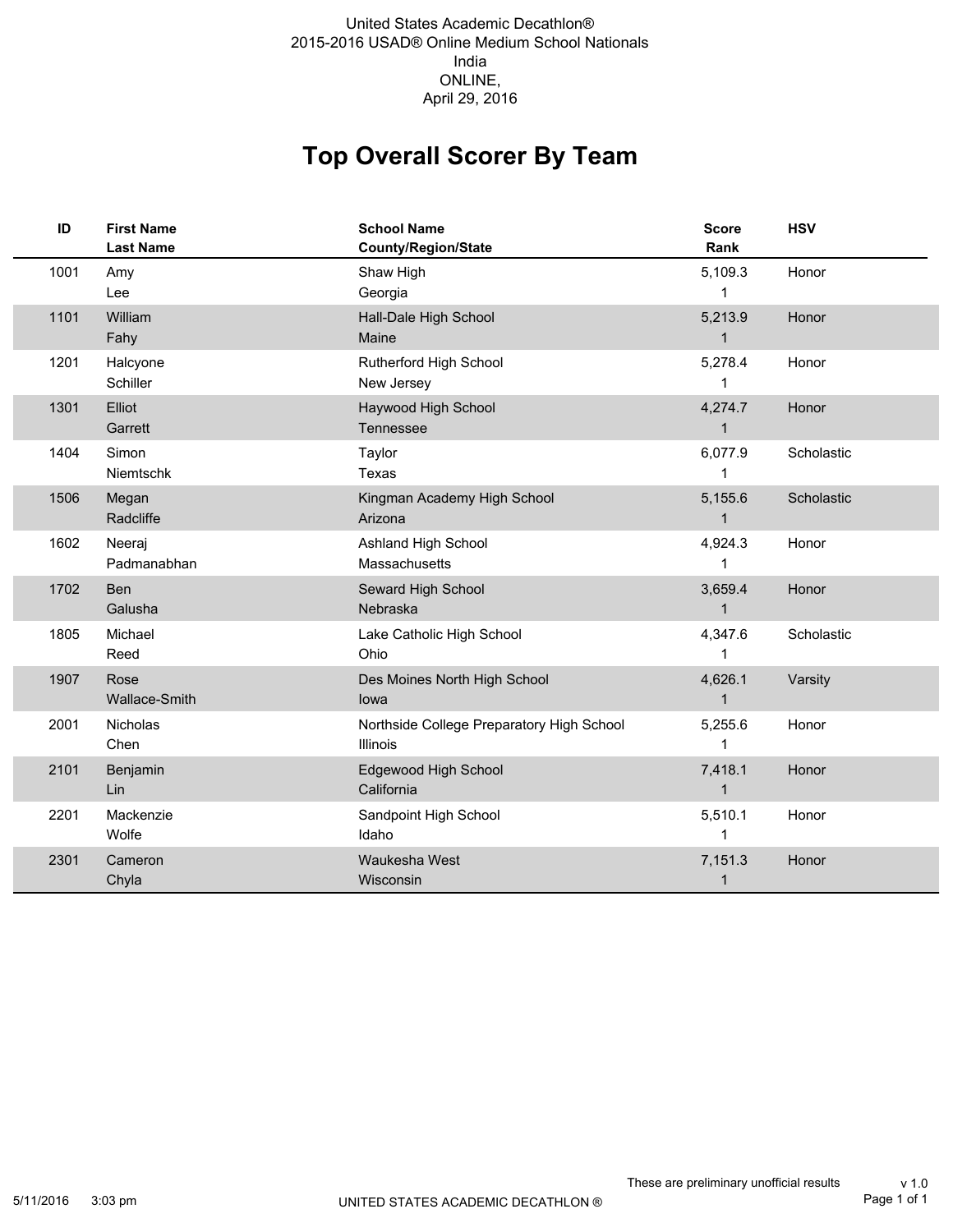## **II Top Score for Event Art By Division**

| ID   | <b>First Name</b><br><b>Last Name</b> | <b>Team Name</b><br><b>County/Region/State</b> | <b>Score</b><br>Rank    | <b>HSV</b> |
|------|---------------------------------------|------------------------------------------------|-------------------------|------------|
| 2101 | Benjamin<br>Lin                       | Edgewood High School<br>California             | 980.0<br>1              | Honor      |
| 2301 | Cameron<br>Chyla                      | Waukesha West<br>Wisconsin                     | 960.0<br>$\overline{2}$ | Honor      |
| 2303 | Jordan<br>Rodrigues                   | Waukesha West<br>Wisconsin                     | 920.0<br>3              | Honor      |
| 2102 | Jessica<br>Doan                       | Edgewood High School<br>California             | 920.0<br>3              | Honor      |
| 2304 | Robert<br>Tyndall                     | Waukesha West<br>Wisconsin                     | 940.0                   | Scholastic |
| 2105 | Peter<br>Tran                         | Edgewood High School<br>California             | 880.0<br>$\overline{2}$ | Scholastic |
| 1404 | Simon<br><b>Niemtschk</b>             | Taylor<br>Texas                                | 860.0<br>3              | Scholastic |
| 2108 | Nathaniel<br>Lyons                    | Edgewood High School<br>California             | 820.0<br>1              | Varsity    |
| 2107 | Gabriel<br>Rodriguez                  | Edgewood High School<br>California             | 780.0<br>2              | Varsity    |
| 2109 | Kelly<br>Xie                          | Edgewood High School<br>California             | 720.0<br>3              | Varsity    |
| 2308 | Sam<br>Enders                         | Waukesha West<br>Wisconsin                     | 720.0<br>3              | Varsity    |

Page 1 of 1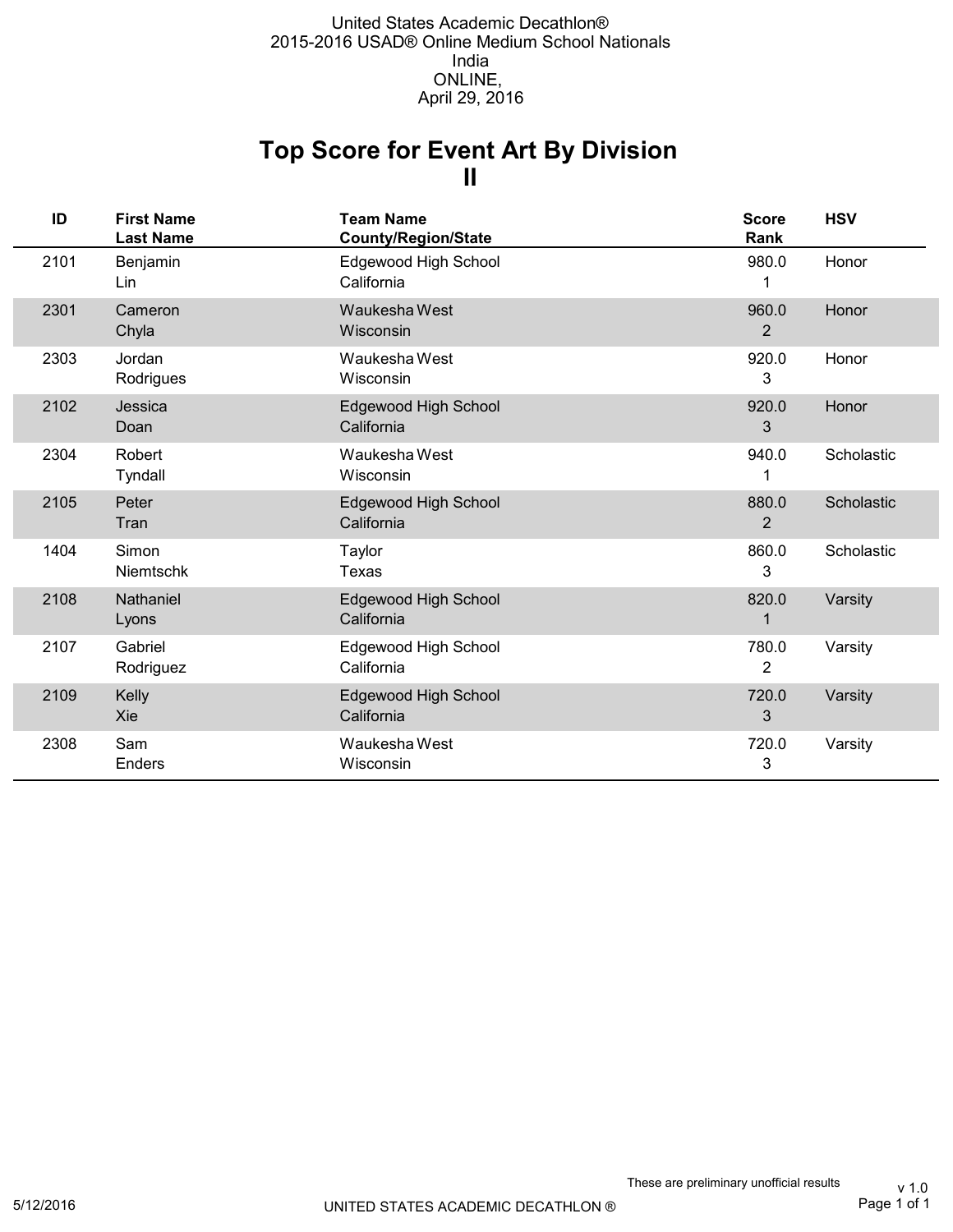## **II Top Score for Event Economics By Division**

| ID   | <b>First Name</b><br><b>Last Name</b> | <b>Team Name</b><br><b>County/Region/State</b> | <b>Score</b><br>Rank    | <b>HSV</b> |
|------|---------------------------------------|------------------------------------------------|-------------------------|------------|
| 2101 | Benjamin<br>Lin                       | Edgewood High School<br>California             | 1,000.0                 | Honor      |
| 2301 | Cameron<br>Chyla                      | Waukesha West<br>Wisconsin                     | 960.0<br>2              | Honor      |
| 2303 | Jordan<br>Rodrigues                   | Waukesha West<br>Wisconsin                     | 940.0<br>3              | Honor      |
| 2304 | Robert<br>Tyndall                     | Waukesha West<br>Wisconsin                     | 860.0                   | Scholastic |
| 2105 | Peter<br>Tran                         | Edgewood High School<br>California             | 860.0                   | Scholastic |
| 2104 | Andrew<br>Obeso                       | Edgewood High School<br>California             | 840.0<br>$\overline{c}$ | Scholastic |
| 1404 | Simon<br><b>Niemtschk</b>             | <b>Taylor</b><br>Texas                         | 780.0<br>3              | Scholastic |
| 2107 | Gabriel<br>Rodriguez                  | Edgewood High School<br>California             | 880.0                   | Varsity    |
| 2108 | Nathaniel<br>Lyons                    | Edgewood High School<br>California             | 840.0<br>2              | Varsity    |
| 2308 | Sam<br>Enders                         | Waukesha West<br>Wisconsin                     | 840.0<br>$\overline{2}$ | Varsity    |
| 2109 | <b>Kelly</b><br>Xie                   | Edgewood High School<br>California             | 820.0<br>3              | Varsity    |

Page 1 of 1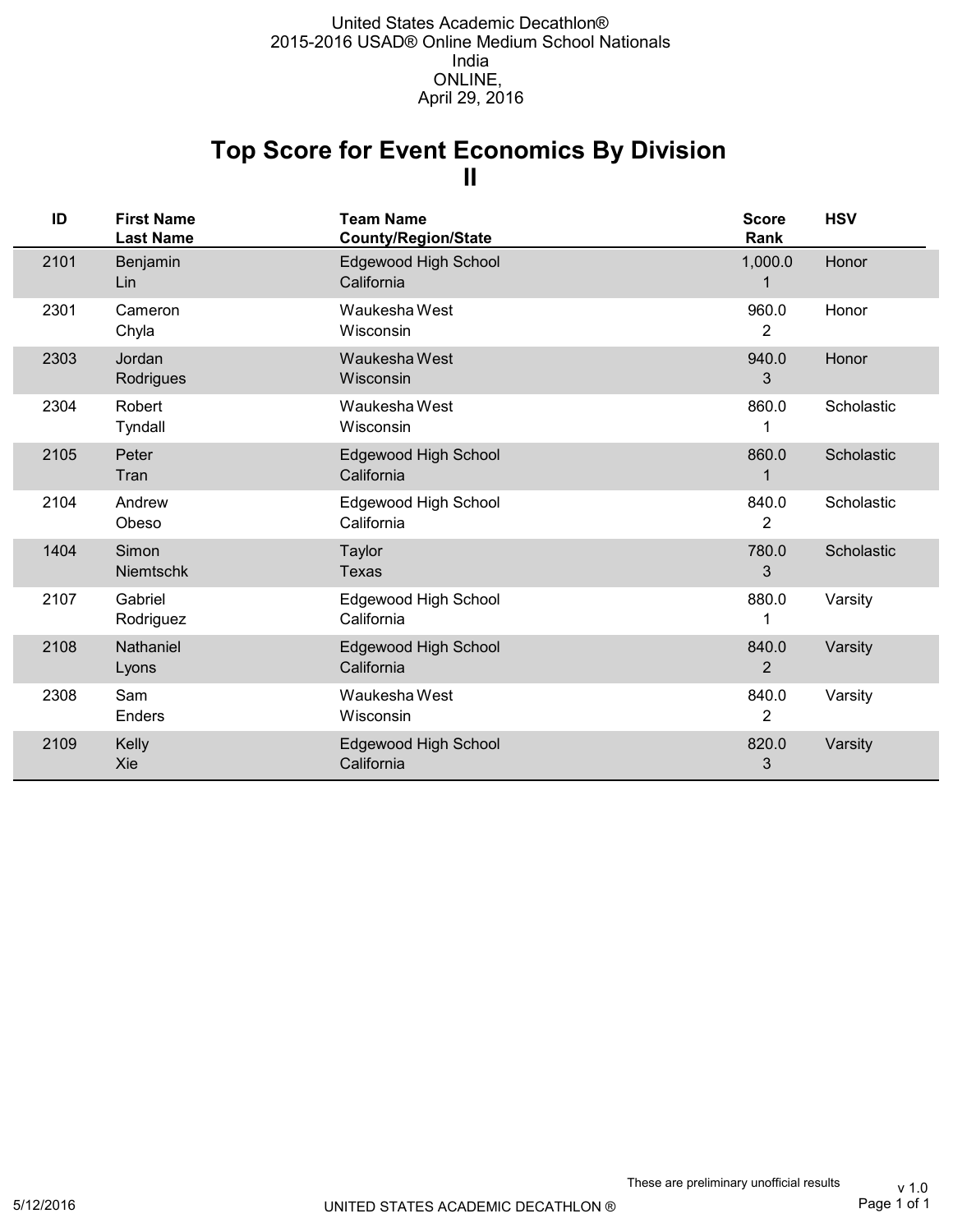### **II Top Score for Event Essay By Division**

| ID   | <b>First Name</b><br><b>Last Name</b> | <b>Team Name</b><br><b>County/Region/State</b>        | <b>Score</b><br><b>Rank</b> | <b>HSV</b> |
|------|---------------------------------------|-------------------------------------------------------|-----------------------------|------------|
| 1201 | Halcyone<br>Schiller                  | Rutherford High School<br>New Jersey                  | 867.0<br>1                  | Honor      |
| 2303 | Jordan<br>Rodrigues                   | Waukesha West<br>Wisconsin                            | 844.0<br>2                  | Honor      |
| 1801 | Jessica<br>Edwards                    | Lake Catholic High School<br>Ohio                     | 842.0<br>3                  | Honor      |
| 1506 | Megan<br>Radcliffe                    | Kingman Academy High School<br>Arizona                | 827.0<br>1                  | Scholastic |
| 1605 | Pradeep<br>Manivannan                 | Ashland High School<br><b>Massachusetts</b>           | 778.0<br>2                  | Scholastic |
| 2204 | Sam<br>Jackson                        | Sandpoint High School<br>Idaho                        | 778.0<br>2                  | Scholastic |
| 2004 | Jessica<br>Olejnik                    | Northside College Preparatory High School<br>Illinois | 769.0<br>3                  | Scholastic |
| 2109 | Kelly<br>Xie                          | Edgewood High School<br>California                    | 829.0<br>1                  | Varsity    |
| 2107 | Gabriel<br>Rodriguez                  | Edgewood High School<br>California                    | 778.0<br>2                  | Varsity    |
| 2108 | <b>Nathaniel</b><br>Lyons             | Edgewood High School<br>California                    | 778.0<br>$\overline{2}$     | Varsity    |
| 1207 | Halenur<br>Komsul                     | Rutherford High School<br>New Jersey                  | 689.0<br>3                  | Varsity    |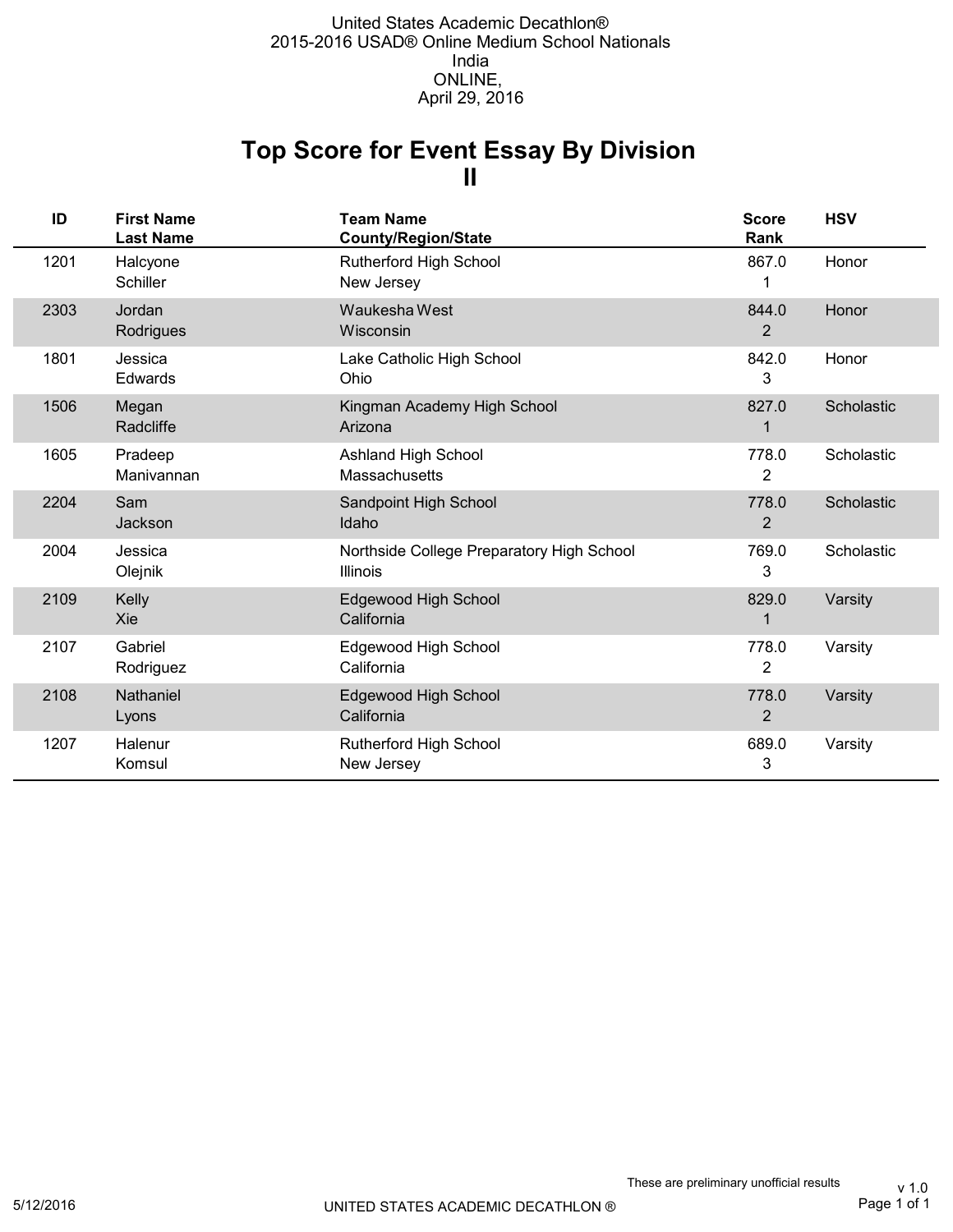### **II Top Score for Event Literature By Division**

| ID   | <b>First Name</b><br><b>Last Name</b> | <b>Team Name</b><br><b>County/Region/State</b> | <b>Score</b><br>Rank    | <b>HSV</b> |
|------|---------------------------------------|------------------------------------------------|-------------------------|------------|
| 2301 | Cameron<br>Chyla                      | Waukesha West<br>Wisconsin                     | 980.0                   | Honor      |
| 2101 | Benjamin<br>Lin                       | Edgewood High School<br>California             | 960.0<br>2              | Honor      |
| 2102 | Jessica<br>Doan                       | Edgewood High School<br>California             | 940.0<br>3              | Honor      |
| 1404 | Simon<br>Niemtschk                    | Taylor<br>Texas                                | 880.0                   | Scholastic |
| 2305 | Uma<br>Subramanian                    | Waukesha West<br>Wisconsin                     | 820.0<br>$\overline{2}$ | Scholastic |
| 2104 | Andrew<br>Obeso                       | Edgewood High School<br>California             | 780.0<br>3              | Scholastic |
| 2109 | Kelly<br>Xie                          | <b>Edgewood High School</b><br>California      | 880.0                   | Varsity    |
| 2107 | Gabriel<br>Rodriguez                  | Edgewood High School<br>California             | 800.0<br>2              | Varsity    |
| 1907 | Rose<br><b>Wallace-Smith</b>          | Des Moines North High School<br>lowa           | 680.0<br>3              | Varsity    |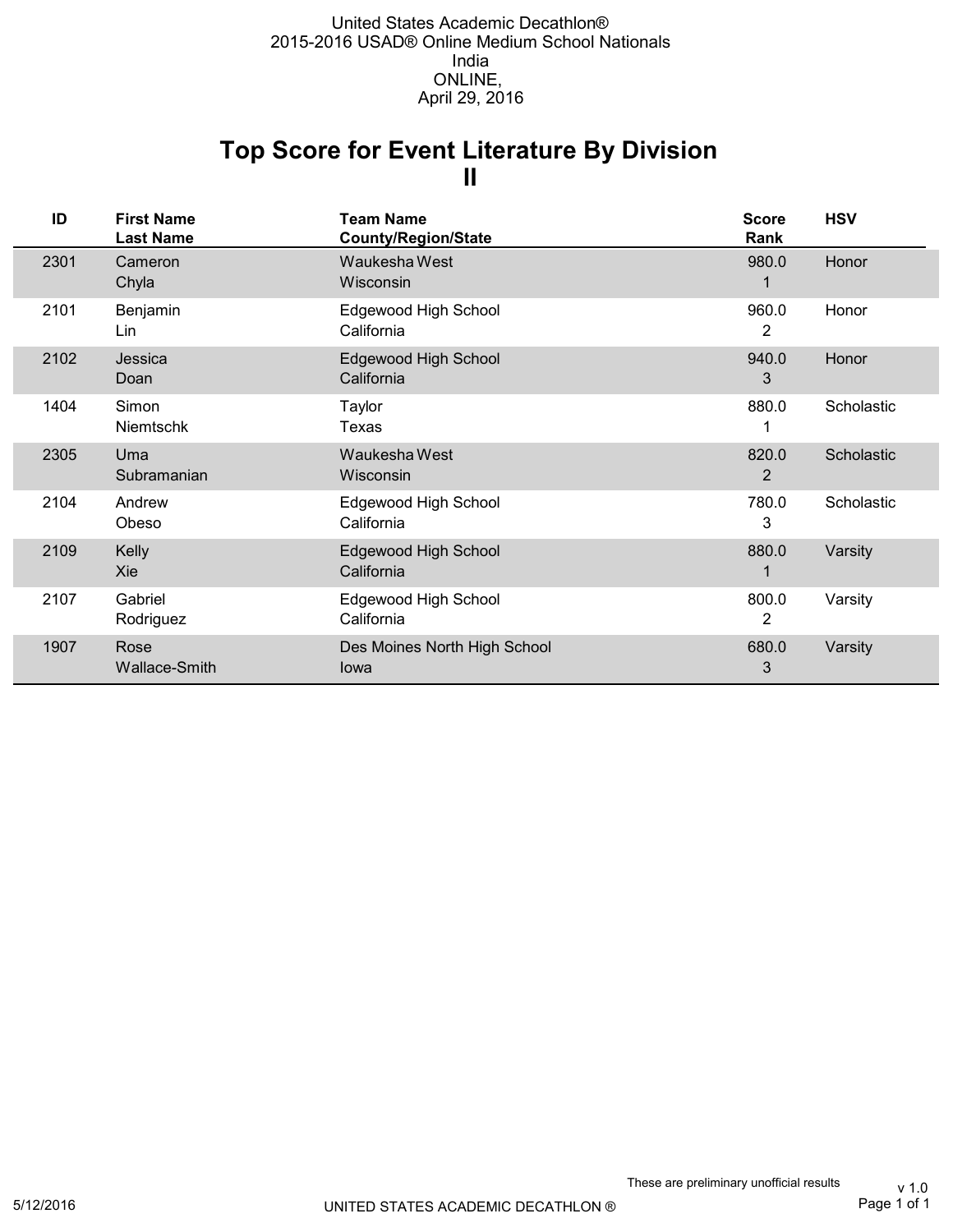## **II Top Score for Event Mathematics By Division**

| ID   | <b>First Name</b><br><b>Last Name</b> | <b>Team Name</b><br><b>County/Region/State</b>               | <b>Score</b><br>Rank    | <b>HSV</b> |
|------|---------------------------------------|--------------------------------------------------------------|-------------------------|------------|
| 2102 | Jessica<br>Doan                       | Edgewood High School<br>California                           | 885.7<br>1              | Honor      |
| 2101 | Benjamin<br>Lin                       | Edgewood High School<br>California                           | 857.1<br>$\overline{2}$ | Honor      |
| 2302 | Sean<br><b>McSorley</b>               | Waukesha West<br>Wisconsin                                   | 828.6<br>3              | Honor      |
| 2303 | Jordan<br>Rodrigues                   | Waukesha West<br>Wisconsin                                   | 828.6<br>3              | Honor      |
| 2103 | Darren<br>Lam                         | Edgewood High School<br>California                           | 828.6<br>3              | Honor      |
| 2001 | <b>Nicholas</b><br>Chen               | Northside College Preparatory High School<br><b>Illinois</b> | 828.6<br>3              | Honor      |
| 2105 | Peter<br>Tran                         | Edgewood High School<br>California                           | 685.7<br>1              | Scholastic |
| 1506 | Megan<br>Radcliffe                    | Kingman Academy High School<br>Arizona                       | 628.6<br>$\overline{2}$ | Scholastic |
| 2104 | Andrew<br>Obeso                       | Edgewood High School<br>California                           | 600.0<br>3              | Scholastic |
| 1907 | Rose<br>Wallace-Smith                 | Des Moines North High School<br>lowa                         | 657.1<br>1              | Varsity    |
| 2108 | Nathaniel<br>Lyons                    | Edgewood High School<br>California                           | 628.6<br>$\overline{2}$ | Varsity    |
| 2008 | Emmett<br><b>Brinkmann</b>            | Northside College Preparatory High School<br><b>Illinois</b> | 600.0<br>3              | Varsity    |
| 2308 | Sam<br>Enders                         | Waukesha West<br>Wisconsin                                   | 600.0<br>3              | Varsity    |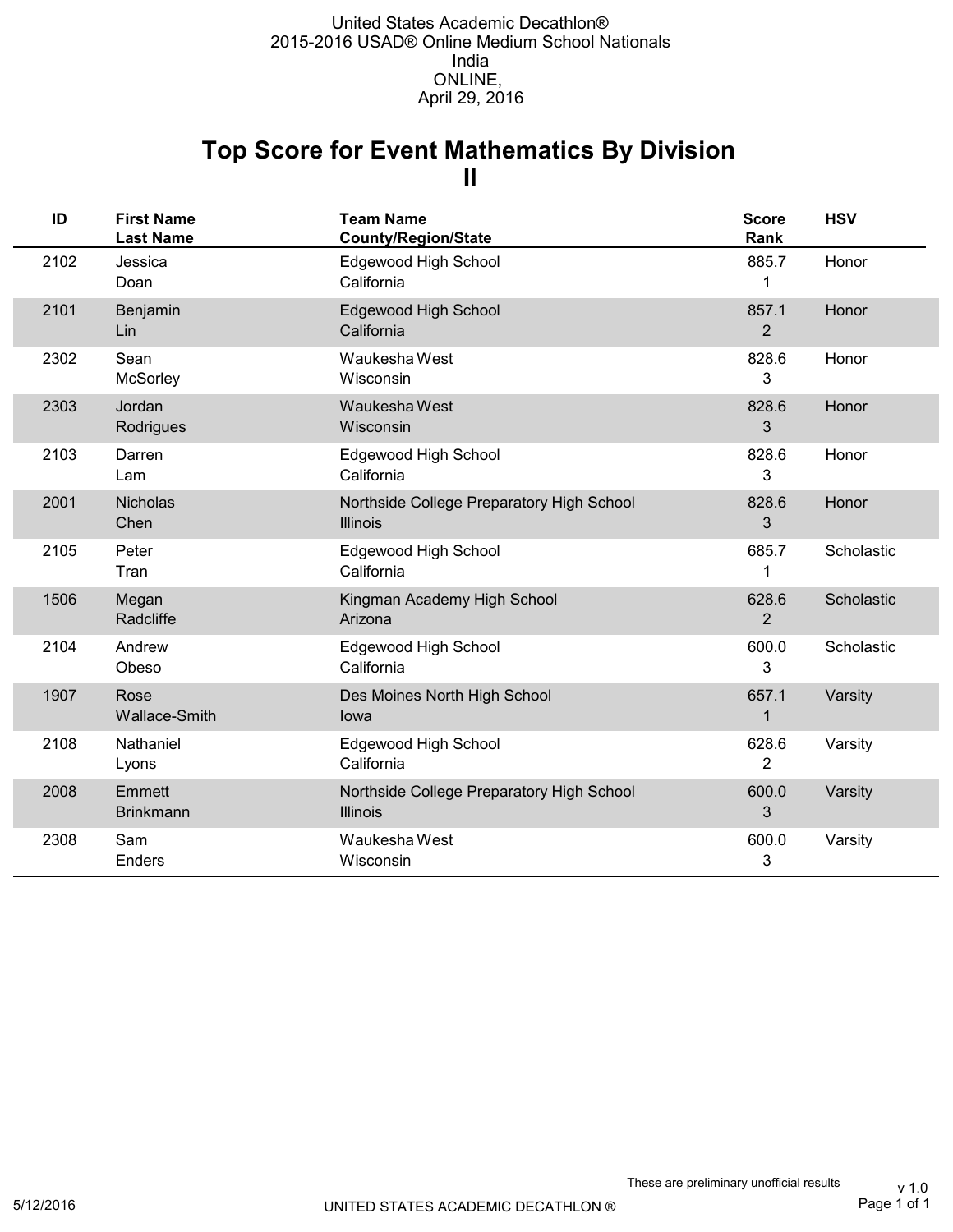## **II Top Score for Event Music By Division**

| ID   | <b>First Name</b><br><b>Last Name</b> | <b>Team Name</b><br>County/Region/State | <b>Score</b><br>Rank    | <b>HSV</b> |
|------|---------------------------------------|-----------------------------------------|-------------------------|------------|
| 2101 | Benjamin<br>Lin                       | Edgewood High School<br>California      | 920.0                   | Honor      |
| 2102 | Jessica<br>Doan                       | Edgewood High School<br>California      | 900.0<br>2              | Honor      |
| 2301 | Cameron<br>Chyla                      | Waukesha West<br>Wisconsin              | 880.0<br>3              | Honor      |
| 2104 | Andrew<br>Obeso                       | Edgewood High School<br>California      | 880.0                   | Scholastic |
| 2105 | Peter<br>Tran                         | Edgewood High School<br>California      | 860.0<br>2              | Scholastic |
| 2305 | Uma<br>Subramanian                    | Waukesha West<br>Wisconsin              | 760.0<br>3              | Scholastic |
| 1404 | Simon<br>Niemtschk                    | Taylor<br><b>Texas</b>                  | 760.0<br>3              | Scholastic |
| 2108 | Nathaniel<br>Lyons                    | Edgewood High School<br>California      | 800.0                   | Varsity    |
| 2107 | Gabriel<br>Rodriguez                  | Edgewood High School<br>California      | 740.0<br>$\overline{2}$ | Varsity    |
| 2109 | Kelly<br>Xie                          | Edgewood High School<br>California      | 680.0<br>3              | Varsity    |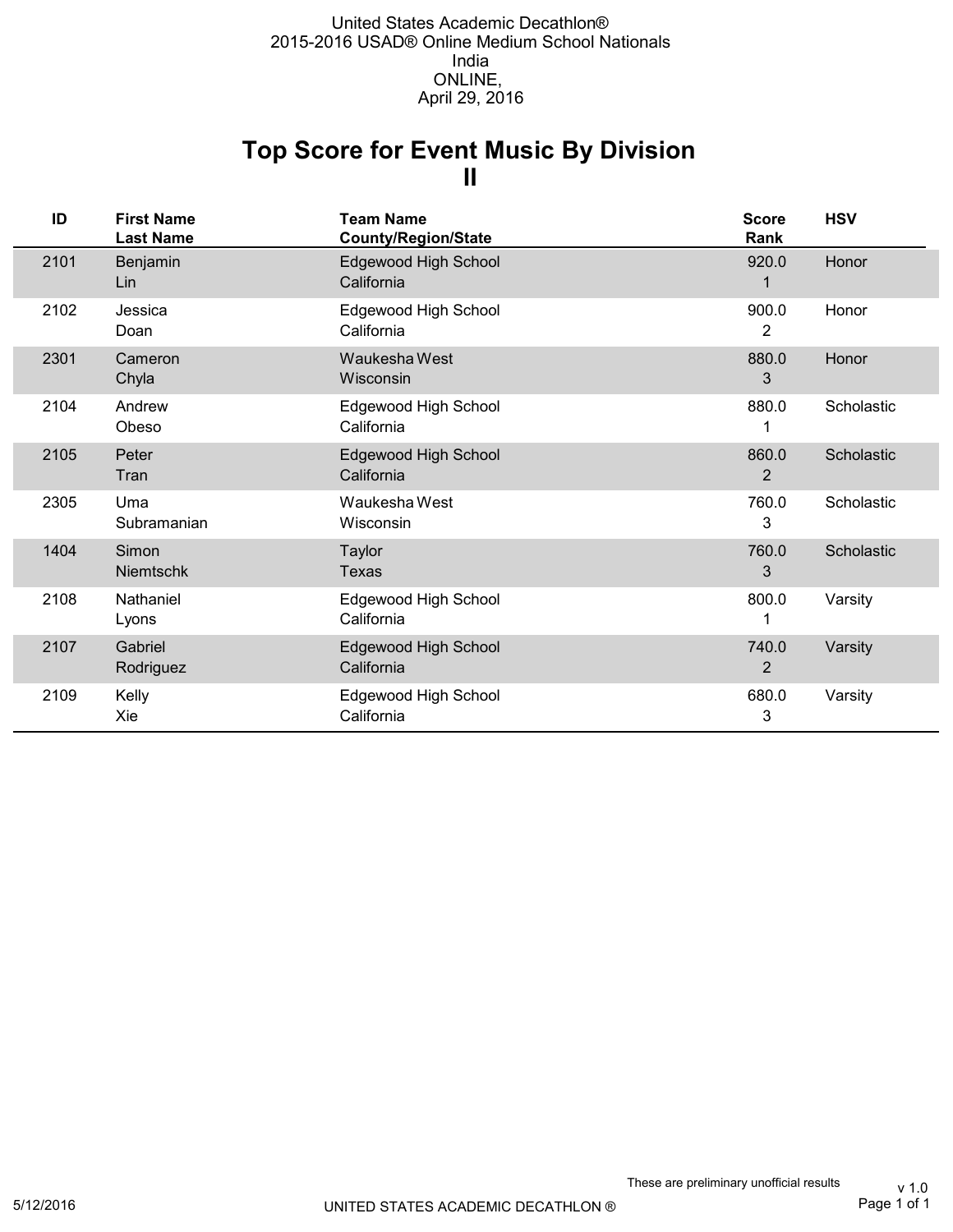## **II Top Score for Event Science By Division**

| ID   | <b>First Name</b><br><b>Last Name</b> | <b>Team Name</b><br><b>County/Region/State</b> | <b>Score</b><br>Rank    | <b>HSV</b> |
|------|---------------------------------------|------------------------------------------------|-------------------------|------------|
| 2101 | Benjamin<br>Lin                       | Edgewood High School<br>California             | 1,000.0                 | Honor      |
| 2301 | Cameron<br>Chyla                      | Waukesha West<br>Wisconsin                     | 960.0<br>2              | Honor      |
| 2303 | Jordan<br>Rodrigues                   | Waukesha West<br>Wisconsin                     | 940.0<br>3              | Honor      |
| 2102 | Jessica<br>Doan                       | Edgewood High School<br>California             | 940.0<br>3              | Honor      |
| 2103 | Darren<br>Lam                         | Edgewood High School<br>California             | 940.0<br>3              | Honor      |
| 2104 | Andrew<br>Obeso                       | Edgewood High School<br>California             | 980.0                   | Scholastic |
| 1805 | Michael<br>Reed                       | Lake Catholic High School<br>Ohio              | 900.0<br>$\overline{2}$ | Scholastic |
| 2304 | Robert<br>Tyndall                     | Waukesha West<br>Wisconsin                     | 860.0<br>3              | Scholastic |
| 1907 | Rose<br>Wallace-Smith                 | Des Moines North High School<br>lowa           | 880.0                   | Varsity    |
| 2109 | Kelly<br>Xie                          | Edgewood High School<br>California             | 860.0<br>$\overline{2}$ | Varsity    |
| 2108 | Nathaniel<br>Lyons                    | Edgewood High School<br>California             | 840.0<br>3              | Varsity    |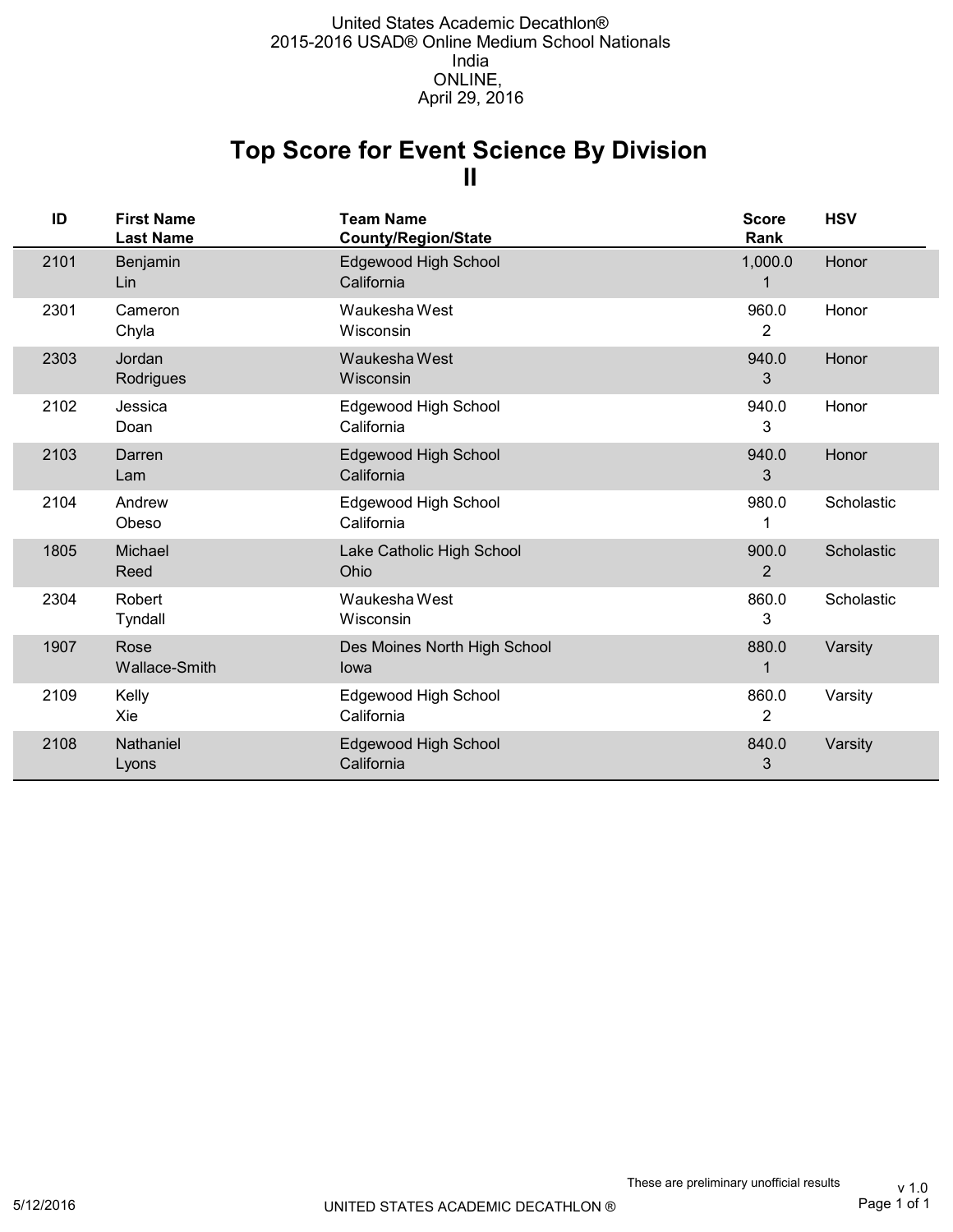## **II Top Score for Event Social Science By Division**

| ID   | <b>First Name</b><br><b>Last Name</b> | <b>Team Name</b><br><b>County/Region/State</b> | <b>Score</b><br>Rank    | <b>HSV</b> |
|------|---------------------------------------|------------------------------------------------|-------------------------|------------|
| 2101 | Benjamin<br>Lin                       | Edgewood High School<br>California             | 980.0                   | Honor      |
| 2301 | Cameron<br>Chyla                      | Waukesha West<br>Wisconsin                     | 940.0<br>2              | Honor      |
| 2102 | Jessica<br>Doan                       | Edgewood High School<br>California             | 860.0<br>3              | Honor      |
| 2105 | Peter<br>Tran                         | Edgewood High School<br>California             | 880.0                   | Scholastic |
| 2104 | Andrew<br>Obeso                       | Edgewood High School<br>California             | 820.0<br>2              | Scholastic |
| 1404 | Simon<br><b>Niemtschk</b>             | <b>Taylor</b><br>Texas                         | 760.0<br>3              | Scholastic |
| 2107 | Gabriel<br>Rodriguez                  | Edgewood High School<br>California             | 780.0                   | Varsity    |
| 2109 | Kelly<br>Xie                          | Edgewood High School<br>California             | 680.0<br>$\overline{2}$ | Varsity    |
| 2108 | Nathaniel<br>Lyons                    | Edgewood High School<br>California             | 580.0<br>3              | Varsity    |